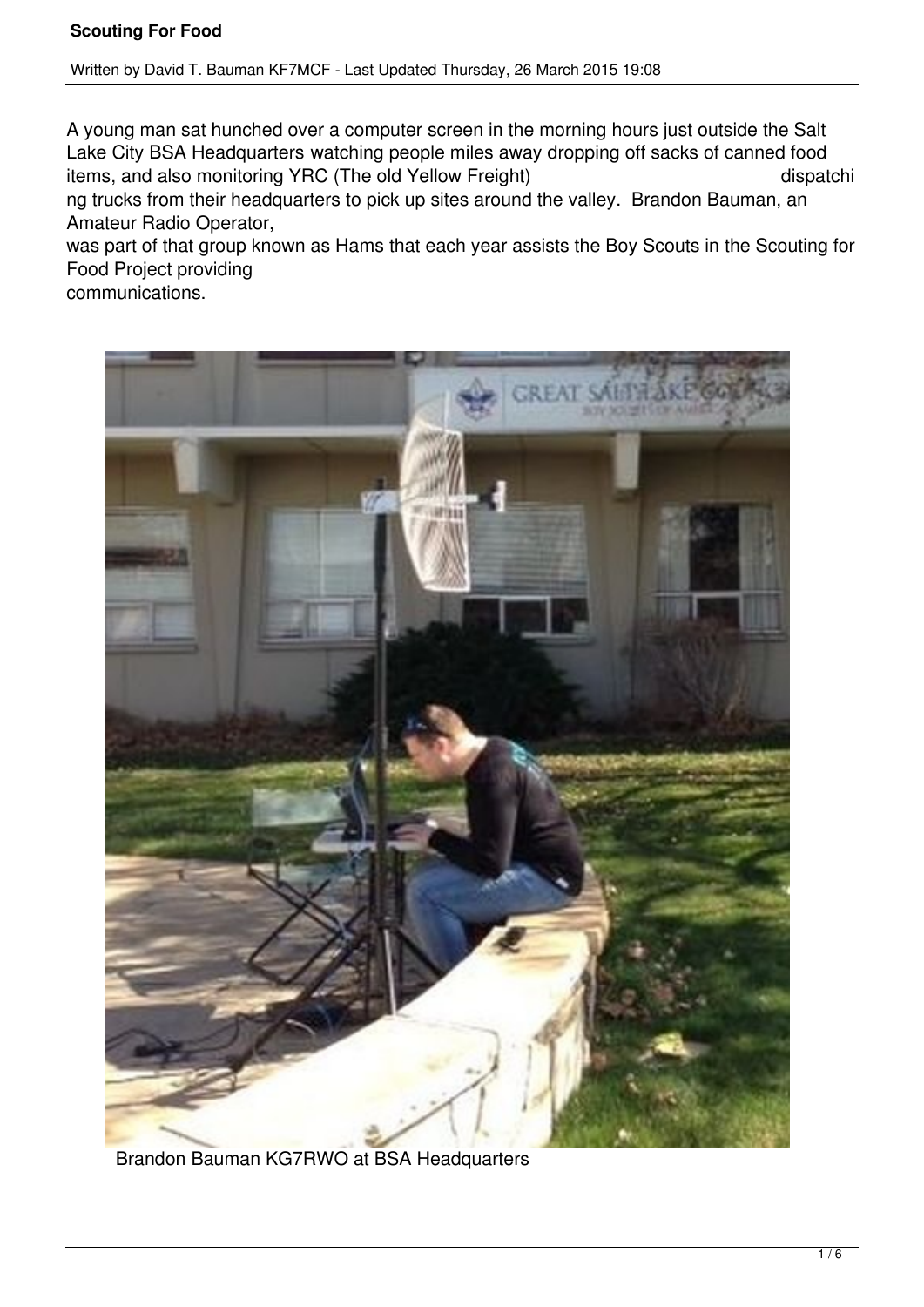Ham Radio Operators are known around the world for their help in the communities where they live, providing assistance to groups like the Boy Scouts, the Red Cross, and many other organizations that they serve without compensation in many ways and different projects, not just in local and regional emergencies which they are well known for. They are expected to provide their own equipment, and come ready with needed food, water,and shelter that they need for up to three days. They also provide their own power source, often solar panels and portable generators to keep their batteries charged for around the clock operation if needed.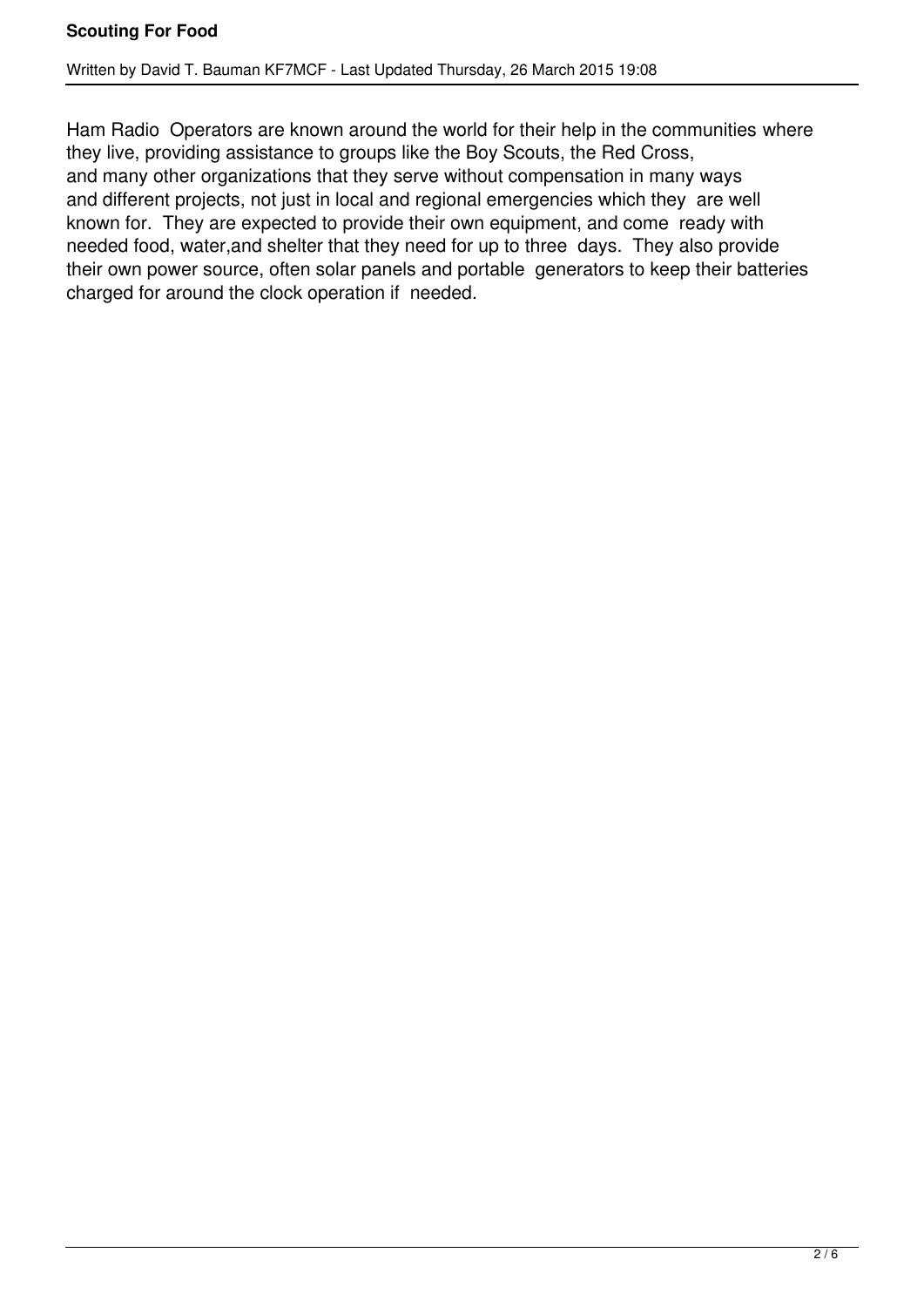Written by David T. Bauman KF7MCF - Last Updated Thursday, 26 March 2015 19:08

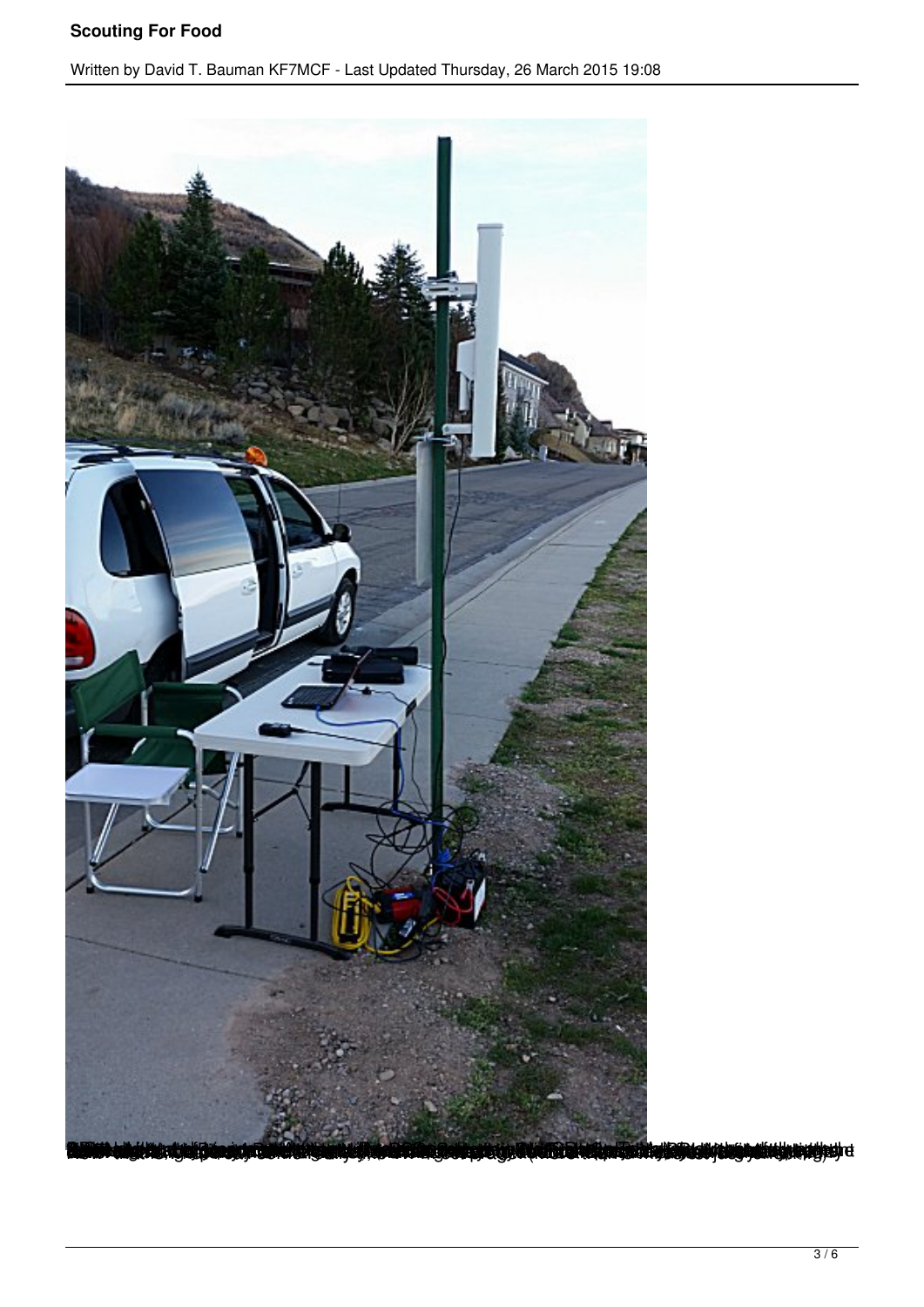# Written by David T. Bauman KF7MCF - Last Updated Thursday, 26 March 2015 19:08

| Compute LOS<br>Deselect all<br>In range<br>BSA Headquarters D miles +++<br>Devonshire Drive<br>$2$ miles $***$ $\overline{M}$<br>Yellow Freight (YLC) 7 miles +++ 2 | <b>Devonshire Drive</b><br>5100                         | 130°/2°/2 miles 100% (20 ft above ground, 10 miles range)                                                                                    |     |                                    |             |
|---------------------------------------------------------------------------------------------------------------------------------------------------------------------|---------------------------------------------------------|----------------------------------------------------------------------------------------------------------------------------------------------|-----|------------------------------------|-------------|
|                                                                                                                                                                     |                                                         |                                                                                                                                              |     |                                    |             |
|                                                                                                                                                                     |                                                         |                                                                                                                                              |     |                                    |             |
|                                                                                                                                                                     |                                                         |                                                                                                                                              |     |                                    |             |
|                                                                                                                                                                     | ĤЕ.                                                     |                                                                                                                                              |     |                                    |             |
|                                                                                                                                                                     | 5000                                                    |                                                                                                                                              |     |                                    |             |
| <b>SLCC</b><br>8 miles $***$                                                                                                                                        |                                                         |                                                                                                                                              |     |                                    |             |
| Out of range                                                                                                                                                        | 4900 *****                                              |                                                                                                                                              |     |                                    |             |
|                                                                                                                                                                     | 4800 %                                                  |                                                                                                                                              |     |                                    |             |
|                                                                                                                                                                     | 0.0                                                     | 0.5                                                                                                                                          | 1.0 | 1.5                                | $2.0$ miles |
|                                                                                                                                                                     | ék.<br>4600 -------<br>4400 -----<br>0.0<br><b>SLCC</b> | 233*/-1*/7 miles 100% (20 ft above ground, 10 miles range)<br>2.0<br>210%-1% miles 100% (50 ft above ground, 10 miles range, sectors Oct-90) |     | Programmers (Typesare and I<br>4.0 | 6.0 miles   |
|                                                                                                                                                                     | έt                                                      |                                                                                                                                              |     |                                    |             |
|                                                                                                                                                                     |                                                         |                                                                                                                                              |     |                                    |             |
|                                                                                                                                                                     |                                                         |                                                                                                                                              |     |                                    |             |
|                                                                                                                                                                     |                                                         |                                                                                                                                              |     |                                    |             |
|                                                                                                                                                                     | 0.0                                                     | $2\frac{1}{2}$                                                                                                                               | 4.0 | 6,0                                | 8.0 mil     |
| <b>Customer location</b>                                                                                                                                            |                                                         |                                                                                                                                              |     |                                    |             |
| search for address.                                                                                                                                                 |                                                         |                                                                                                                                              |     |                                    |             |
| Elevation above ground 20<br>feet                                                                                                                                   |                                                         |                                                                                                                                              |     |                                    |             |
| Streetview<br>$\mathbf{r}'_{n}$                                                                                                                                     |                                                         |                                                                                                                                              |     |                                    |             |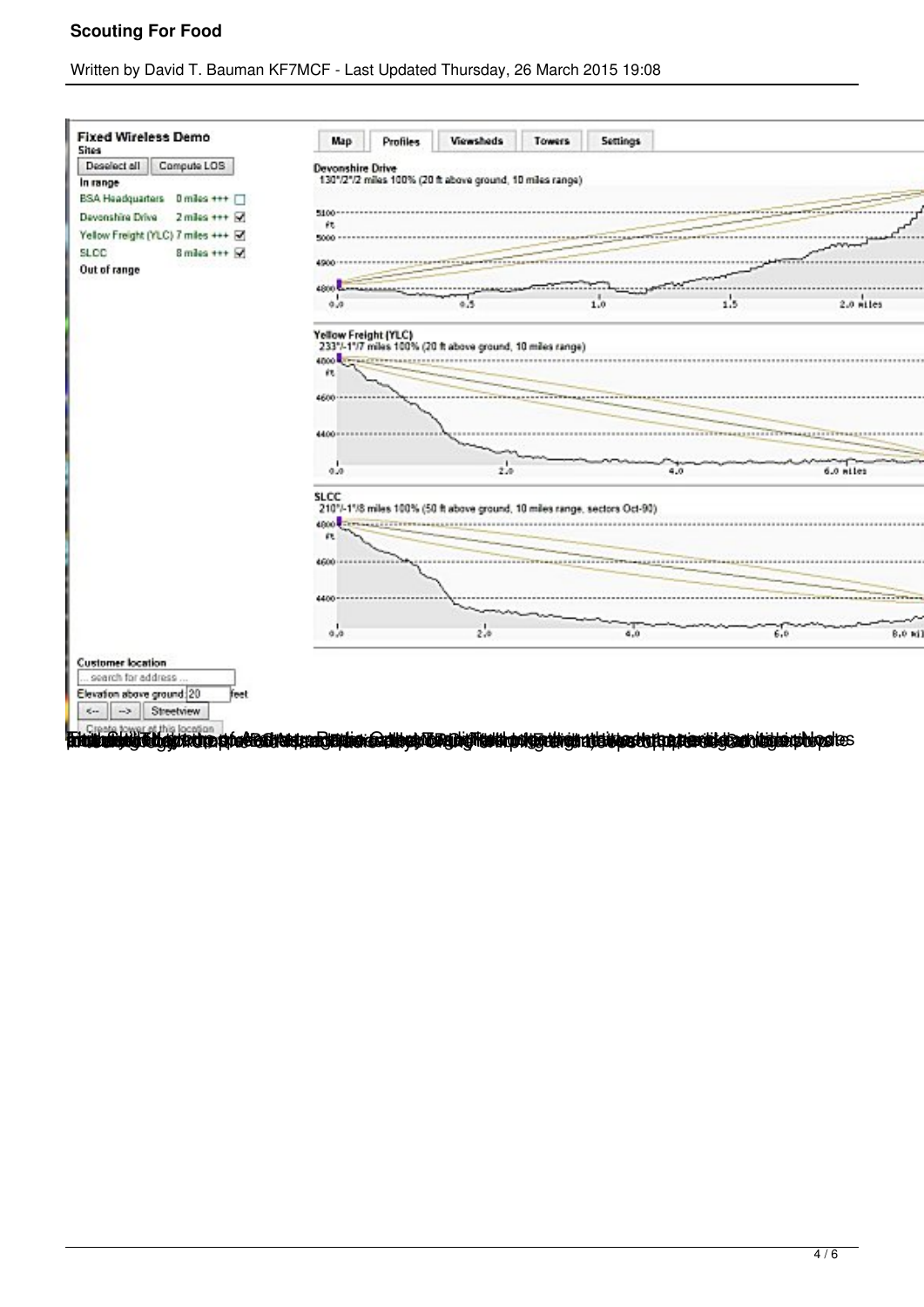#### Written by David T. Bauman KF7MCF - Last Updated Thursday, 26 March 2015 19:08